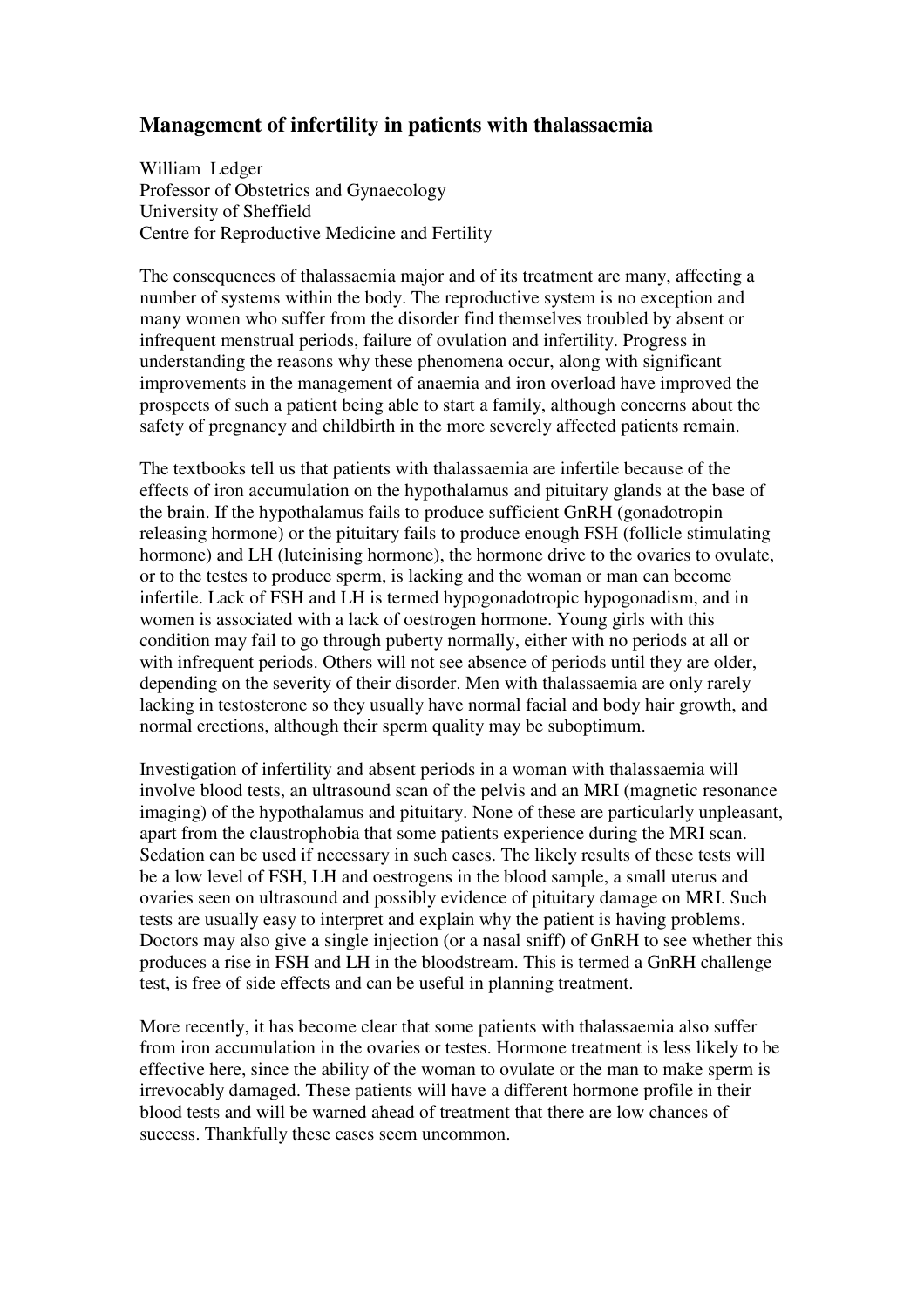Infertility is a problem for a couple, and it is important to remember to check the male partner's sperm count if the woman is affected, or conversely to check that she ovulates and has healthy uterus and fallopian tubes if the man is affected. Such tests are routine in a fertility clinic setting and can be organised by an interested GP in some cases. We would also want to be sure that the woman has had a recent normal smear test, is immune to rubella (German measles), and screening for chlamydia, hepatitis B & C and HIV might be offered in addition, particularly if IVF is planned.

Perhaps the most important aspect of the management of infertility in the patient with thalassaemia is to make sure that the health of the patient is optimised before treatment begins. The essentials of pre-treatment assessment are listed in table 1, and require a close liaison between the team of doctors and nurses managing the thalassaemia, and the fertility clinic. It is advisable to refer to a clinic that is based in a hospital setting, within the NHS in UK, rather than to a free standing clinic out of the hospital system, for reasons of patient safety.

Pre-treatment medication also needs careful review. Folic acid supplementation, possibly in higher than routine doses, should be started. Some medications commonly used to treat patients with thalassaemia are possibly unsafe in early pregnancy, including desferrioxamine, biphosphonates (for bone protection), high dose vitamin C and ACE inhibitors (for high blood pressure). These medications should only be stopped by the lead clinician in the thalassaemia team, and not by patients without prior discussion with their doctors. Thalassaemia patients with diabetes can safely continue Metformin, but may need to switch to insulin in pregnancy as diabetic control may deteriorate. Careful monitoring will be needed. Calcium and vitamin D supplements can be continued.

So how might a fertility clinic go about treating infertility in a patient with thalassaemia? The answer will depend on the cause of the problem. If the routine investigations reveal hypogonadal hypogonadism then the simplest approach is to provide a once daily injection of FSH and LH. This can be done using a subcutaneous injection through a pen device and is not as unpleasant as it sounds. By replacing FSH and LH, the ovaries (or testes) will begin to work again, since they have been lying dormant rather than being destroyed. The woman will ovulate, often with the help of a single injection of hCG (human chorionic gonadotropin) hormone to ensure the egg is released, and can conceive naturally after intercourse at the correct stage of the menstrual cycle. The clinic will monitor the ovaries response to the drugs by ultrasound scans and blood tests – the scans can see the egg follicle growing in the ovary and the blood tests monitor the hormones produced by the growing egg follicle.

There are two significant risks to this approach. The major problem is that the drugs are powerful and can often induce growth of two or more follicles, with risk of twin or triplet pregnancy. Most of the triplets and quads reported in the UK press in recent years have been caused by this treatment, known as ovulation induction, rather than by IVF. Multiple pregnancies have many drawbacks, the most significant being the high risk of premature birth and need for admission to a neonatal intensive care unit. Although many babies will come through this ordeal unscathed, some, particularly the very premature, may have a long term handicap such as cerebral palsy, and some will not survive. It is obviously best to avoid this risk if possible, and responsible clinics will use low doses of drugs with careful monitoring to do their best to produce 'one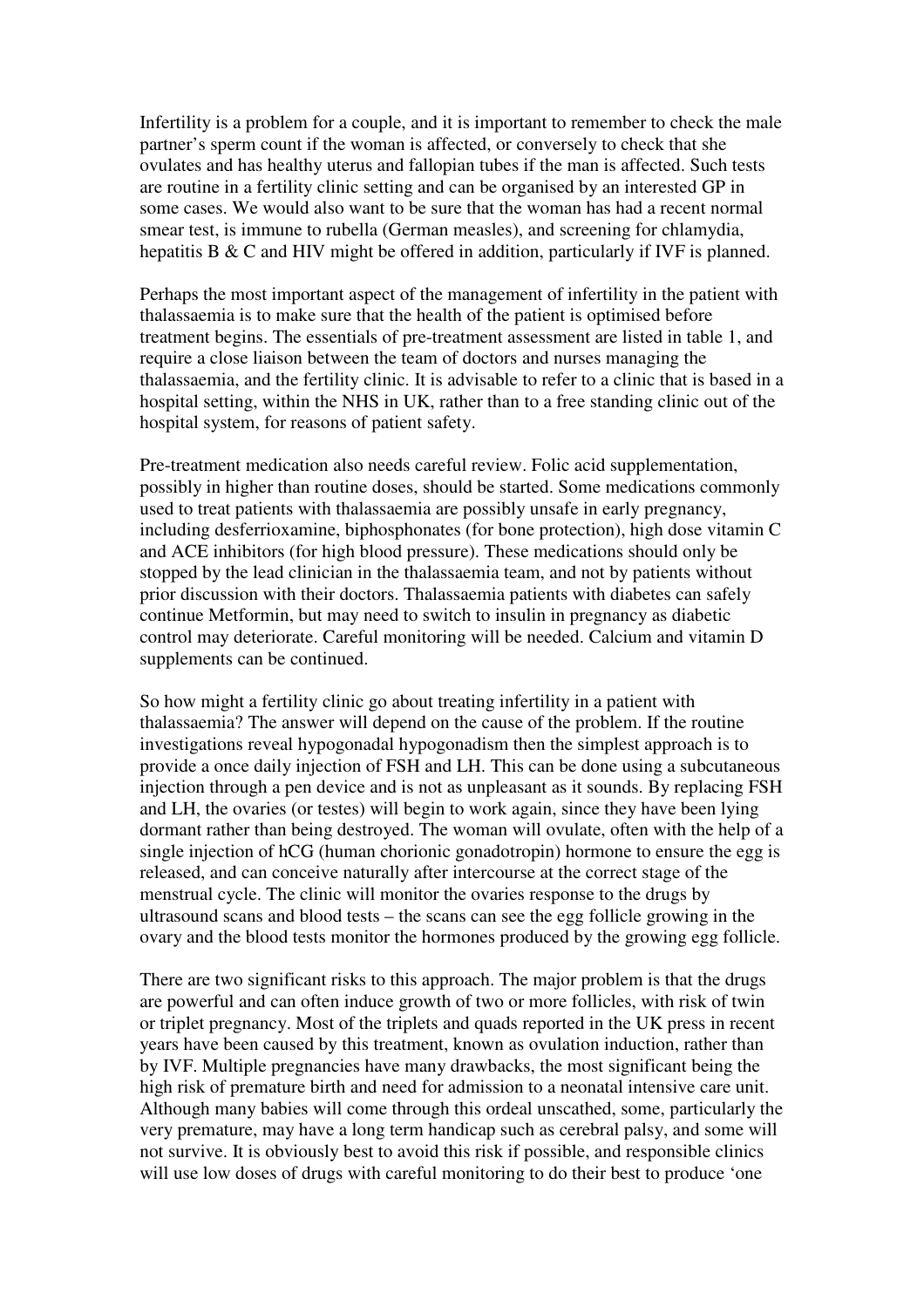baby at a time'. The website of the Human Fertilisation and Embryology Authority has useful information on this topic (www.hfea.gov.uk). The second complication which can result from overdosage with these powerful drugs is OHSS (ovarian hyperstimulation syndrome). The ovaries enlarge and the woman experiences fluid retention with bloating, breathlessness and nausea. Although uncommon in ovulation induction, serious cases require hospital admission and would be particularly complicated to manage in a patient already unwell with thalassaemia. Again, these treatments can be safe if carried out carefully with close liaison with the medical team.

The chances of a pregnancy and live birth after ovulation induction depend on the response of the ovaries to the drugs, and on the age of the woman. Although seemingly unfair, biology makes it very difficult for women over 40 to achieve a healthy live birth, with rapid increases in rates of infertility, miscarriage and chromosome problems such as Down's syndrome above this age. For this reason, women with thalassaemia who wish to have children should discuss their plans with their doctors and be seen in a fertility clinic before 35 when possible.

The response of the ovaries or testes to injections of FSH and LH may be surprisingly poor. This would indicate damage to the ovaries or testes themselves, and treatment may be unsuccessful. If this is the case then little can be done, other than to consider treatment with donated sperm or eggs. The clinic would provide counselling to the couple involved, with careful explanation of the benefits and drawbacks to this approach before treatment was given.

Should ovulation induction fail to result in pregnancy despite satisfactory ovulation, or if there are other infertility factors involved, then the clinic may suggest IVF (in vitro fertilisation). IVF has come a long way since the birth of Louise Brown 30 years ago this year, and is more straightforward and less stressful than many believe. Again, the safest clinics for patients with thalassaemia are those which are hospital based. IVF again involves a daily injection of FSH, possibly with use of a nasal spray or injection of a second drug, a GnRH analogue, to prevent early ovulation. The FSH injections last for 10 – 14 days and are followed by a single injection of hCG and then collection of eggs from the woman's ovaries. Egg collection is done using a needle guided by ultrasound scan control. The scanner is a long thin probe that is placed into the vagina. The ovaries can be easily seen on the scanner and the needle runs inside the probe and is pushed through the top of the vagina into the ovary. This involves a sharp pain in the lower part of the tummy, so the procedure is carried out under anaesthetic or sedation. It takes  $10 - 30$  minutes to do, and will produce anything from one or two to over twenty eggs.

The male partner will be asked to produce a sperm sample on the same day as egg collection, and the laboratory scientist (embryologist) will incubate the eggs with the sperm and induce the egg to fertilise. Fertilised eggs (embryos) are grown in the lab for 2 – 5 days. The best one or two embryos will then be replaced into the cavity of the womb (uterus) in a procedure similar to having a smear test taken, a quick and fairly painless, if emotionally charged, procedure. The couple then have to wait for two weeks to see if they have a pregnancy. The clinic will often prescribe a daily progestogen during this time, given as a vaginal pessary, which may help implantation.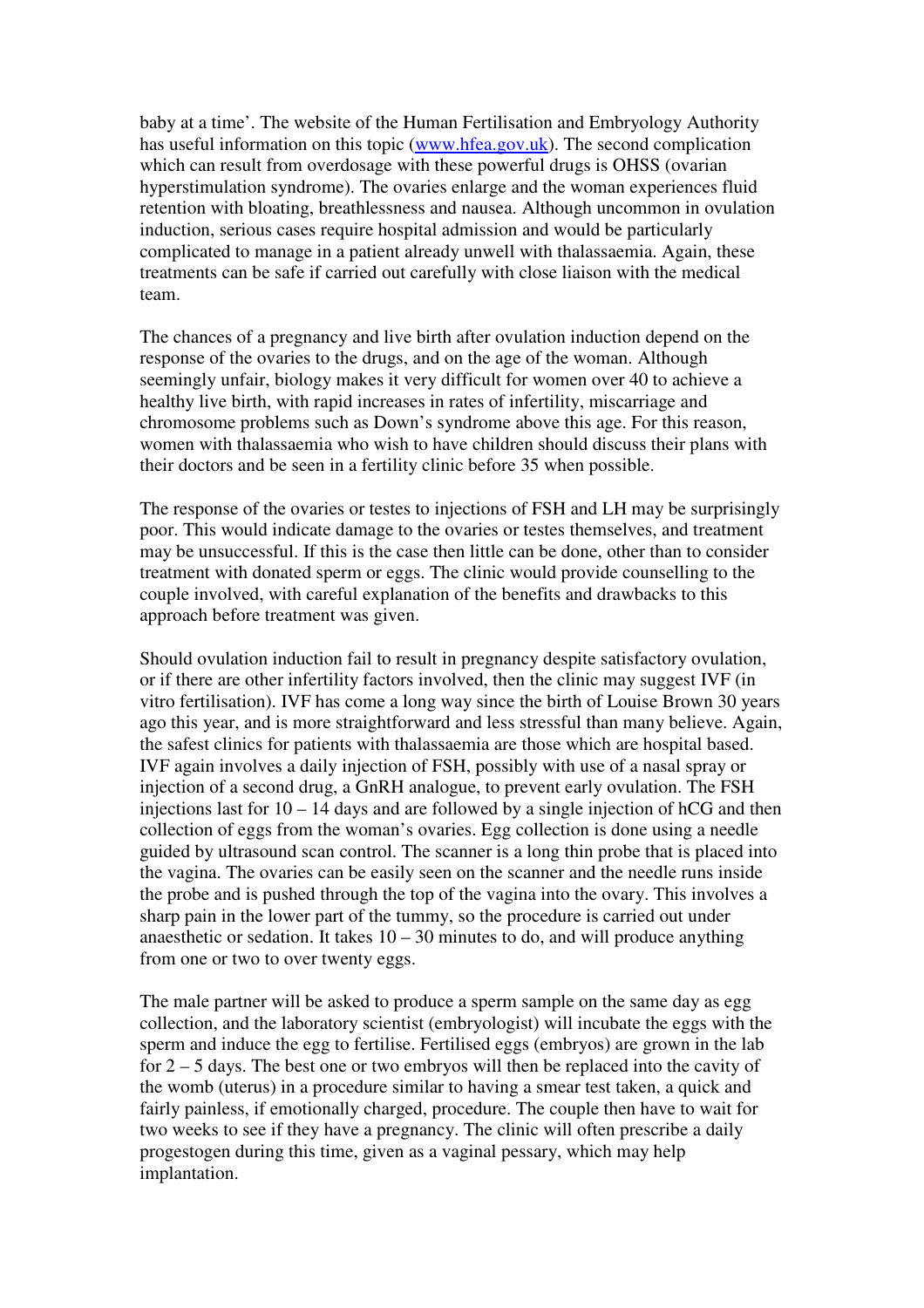If the pregnancy test is positive then there is still a possibility of miscarriage or, rarely, an ectopic pregnancy. A good clinic will perform early pregnancy scans to check that the pregnancy is healthy before sending the couple for antenatal care through their GP. Early pregnancy scanning will also check if there is a twin pregnancy!

Younger patients and those with medical problems that would be made worse by twins (including thalassaemia) would be well advised to have a single embryo transfer to avoid risk of a multiple pregnancy. Although the chances of a baby are reduced with single embryo transfer, the second embryo can be frozen and replaced later in the woman's natural monthly cycle, often without drugs and without the stress of an egg collection. This "one plus one" approach will give a similar chance of pregnancy to the two embryo transfer, without significant risk of twins.

The chance of a live birth after a single cycle of IVF, based on the average of all treatments in UK in 2006, falls from over 28% for women under 35, to less than 10% for women over 40. Again, useful information can be obtained from www.hfea.gov.uk.

Preimplantation genetic diagnosis (PGD) is a new approach which aims to avoid the chances of a baby having both copies of the gene for thalassaemia. IVF allows embryos to be studied in the laboratory. One or two cells are removed from the embryo and analysed to see if they have normal or thalassaemic genes. Only those embryos that are clear of thalassaemia genes would then be replaced. The technology needed to carry out these tests is complex but becoming more widely available in UK. www.laboratoriogenoma.it is a useful website that describes PGD in more detail.

Of course, having a positive pregnancy test is only the end of one chapter, not the whole book. Pregnancy can be complicated in women with thalassaemia and close liaison with the medical team is essential. Many centres will have a dedicated Consultant Obstetrician who works with this group of patients. It is particularly important to monitor cardiac function closely, to maintain haemoglobin levels at or above 10g/dl and to check blood pressure and for diabetes regularly. Ultrasound will be used to monitor foetal growth. As some women with thalassaemia are of short stature, there is an increased need for Caesarean delivery. In the largest UK case series published to date, Susan Tuck and her colleagues at the Royal Free Hospital in London reported 24 live births from 29 pregnancies. Complications included deterioration in cardiac and liver function, and in diabetes. Sadly, there were two deaths from cardiac disease, highlighting the need for high level medical care for this group of patients. Some of the more severely affected patients with thalassaemia may be best advised to avoid pregnancy because the risk to their life, and potentially also to that of their unborn baby, is too great.

One continuing problem is that the UK NHS has little interest in infertility, and many patients are surprised to learn that they will be expected to pay for their own treatment. Politicians from both major parties have repeatedly promised to improve NHS support but little progress has been made. The position varies greatly across the UK, being determined entirely at local level by PCTs (Primary Care Trusts). Patients who are contemplating treatment can find out about their eligibility for funding from